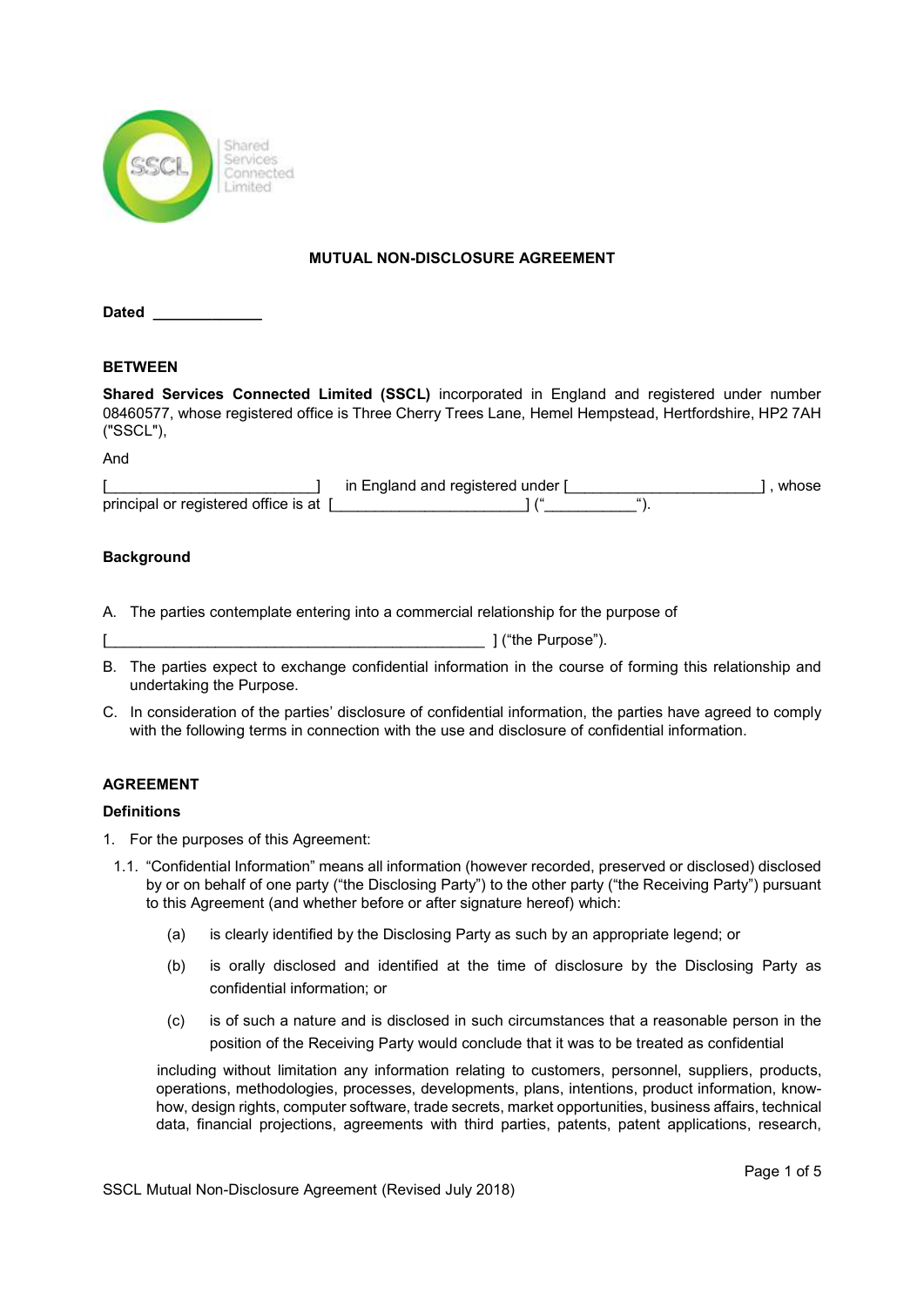

services, prices and costs, markets, inventions, technology, designs, drawings, engineering, hardware configuration, marketing, licenses, budgets and/or finances, and the terms of, and fees payable under, any contract between the parties together with all information or materials derived from the above.

"Group" means in relation to a company, that company, each and any subsidiary or holding company of that company, and each and any subsidiary of a holding company of that company.

1.2. The Purpose may involve the disclosure of information subject to particular requirements and if this Agreement includes an Annex the terms set out in the Annex will apply.

#### Restrictions on use of Confidential Information

- 2. The Receiving Party shall:
	- (a) hold the Disclosing Party's Confidential Information confidential to itself and disclose it only to those of its employees (including employees of its Group), agents, subcontractors, contractors and professional advisers who need to know it for the Purpose ("Recipient"). The Receiving Party shall procure that each Recipient is made aware of and complies with all of the Receiving Party's obligations of confidentiality under this Agreement as if the Recipient was a party to this Agreement;
	- (b) not disclose Confidential Information received by it pursuant to this Agreement to any third party (other than in accordance with the provisions of clause 2(a)) without the Disclosing Party's prior consent in writing;
	- (c) not copy reproduce, reduce to writing, store in an externally accessible computer or electronic information retrieval system or otherwise record the Confidential Information except to the extent reasonably necessary for the Purpose and any such copies, reproductions, reductions to writing and records shall be the property of the Disclosing Party;
	- (d) not use Confidential Information disclosed to it pursuant to this Agreement for any purpose other than the Purpose; and
	- (e) inform the Disclosing Party immediately upon becoming aware, or suspecting, that an unauthorised person has become aware of any Confidential Information.
- 3. Clause 2 shall not prevent the Receiving Party from making any disclosure of Confidential Information required by law, accounting or regulatory requirements provided that before disclosing the Confidential Information the Receiving Party (to the extent permitted by law):
	- (a) gives the Disclosing Party notice as soon as reasonably practicable and in any event not less than five business days' prior notice, of such requirement, informing the Disclosing Party of the full circumstances of the required disclosure including the name of any parties who will receive the Confidential Information and the Confidential Information that will be disclosed;
	- (b) consults with the Disclosing Party as to possible steps to avoid or limit disclosure and takes those steps where they would not result in significant adverse consequences to the Disclosing Party; and
	- (c) takes reasonable steps to gain assurances as to confidentiality from the person to whom the Confidential Information is to be disclosed in terms similar to those contained in this Agreement.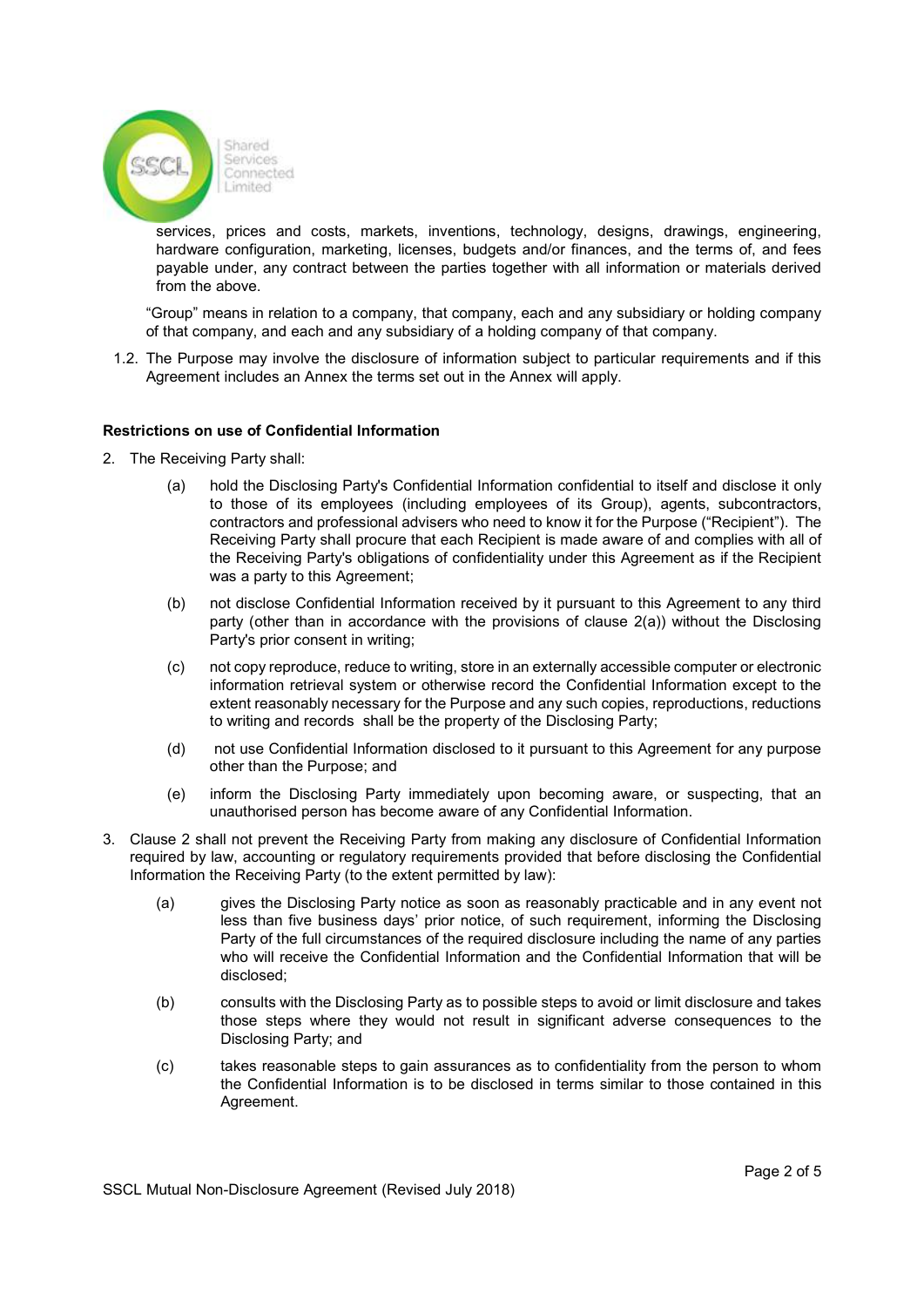

#### **Exclusions**

- 4. The obligations and restrictions set out in clauses 2 and 3 shall not apply to information which:
	- (a) is now or becomes generally available to the public otherwise than by breach of this Agreement by the Receiving Party or any Recipient;
	- (b) can be shown by the Receiving Party through documentary evidence to have been known to it on a non-confidential basis prior to disclosure by the Disclosing Party;
	- (c) is lawfully disclosed to the Receiving Party by a third party without restrictions as to use and disclosure;
	- (d) is independently developed by employees, agents or contractors of the Receiving Party or the Receiving Party's Group; or
	- (e) is disclosed by the Receiving Party with the prior written approval of the Disclosing Party subject to any restrictions agreed between the parties.

#### Warranty and exclusions

- 5. Each party warrants its right to disclose its Confidential Information to the Receiving Party and to authorise the Receiving Party to use the same for the Purpose.
- 6. The Confidential Information may not be accurate or complete and neither party makes any representation or warranty as to the accuracy, completeness or reliability of any Confidential Information disclosed under this Agreement and no such representation or warranty shall be implied.
- 7. The parties understand and agree that the Receiving Party does not acquire by implication or otherwise any right in or title to or licence in respect of Confidential Information disclosed to it pursuant to this Agreement.

#### Term and Termination

- 8. This Agreement shall continue in force until the parties have achieved or abandoned the Purpose and shall then automatically terminate unless renewed by the parties in writing.
- 9. The obligations and restrictions set out in clauses 2 and 3 shall survive termination of this Agreement for the period of three years.
- 10. On termination of this Agreement for any reason, the Receiving Party will, on the written request of the Disclosing Party, return to the Disclosing Party or destroy or erase (and certify that it has destroyed or erased) all documents and electronic records containing Confidential Information, including all copies which it has received or stored (in hard copy or electronic form) pursuant to this Agreement.
- 11. Termination of this Agreement shall not affect
- (a) any provision hereof which expressly or by implication is intended to survive termination; or
- (b) any accrued rights or remedies to which either party is entitled.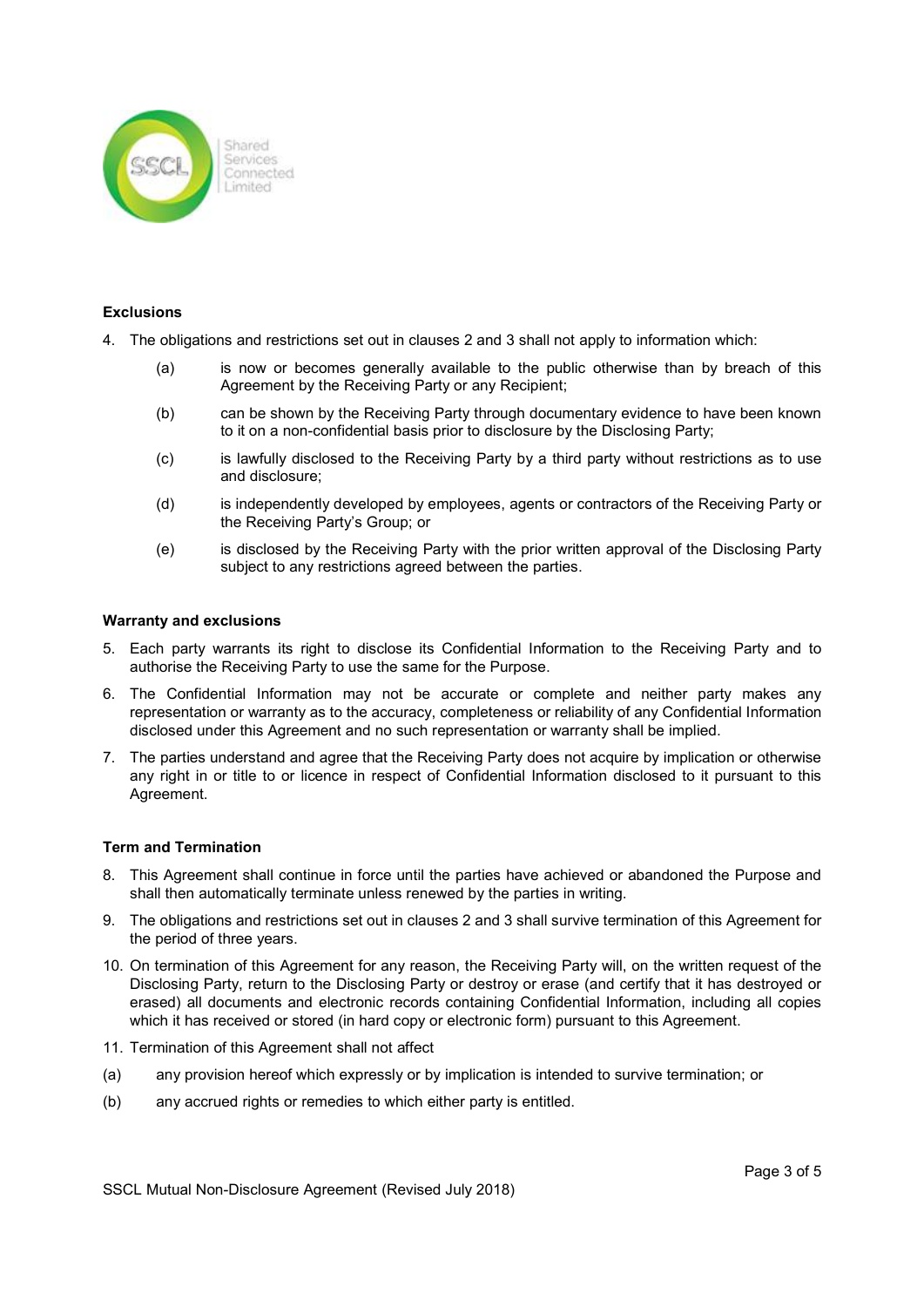

#### **General**

- 12. This Agreement and the supply of Confidential Information does not constitute an offer by either party to the other to enter into any contract related to the Purpose and does not impose an obligation on either party to continue discussions or negotiations in connection with the Purpose.
- 13. All notices under this Agreement shall be in writing, sent by email, first-class registered post or recorded delivery to the party being served at the address specified in this Agreement or at such other address of which such party shall have given notice in writing, and marked for the attention of that party's signatory to this Agreement. The date of service shall be deemed to be the day following the day on which the notice was transmitted or posted as the case may be.
- 14. The failure by either party to enforce at any time any one or more of the terms and conditions of this Agreement shall not be a waiver of them or of the right at any time subsequently to enforce all terms and conditions of this Agreement.
- 15. Without affecting any other rights or remedies that it may have, each party acknowledges that a Disclosing Party may be irreparably harmed by any breach of the terms of this Agreement and that damages alone may be an inadequate remedy. Accordingly, a party bringing a claim under this Agreement will be entitled to such remedies of injunction, or other interim remedy, which may be applicable to any threatened or actual breach of the terms of this Agreement.
- 16. This Agreement is personal to the parties and shall not be assigned or otherwise transferred in whole or in part by either party without the prior written consent of the other party.
- 17. Nothing in this Agreement is intended to, or shall be deemed to, establish any partnership or joint venture between the parties, constitute any party the agent of another party, or authorise any party to make or enter into any commitments for or on behalf of any other party.
- 18. Each party confirms it is acting on its own behalf and not for the benefit of any other person.
- 19. No variation of this Agreement shall be effective unless it is in writing and signed by the parties (or their authorised representatives).
- 20. No one other than a party to this Agreement shall have any right to enforce any of its terms.
- 21. This Agreement does not contemplate that either party will act as data processor on behalf of the other as data controller. Both parties undertake that they will observe their obligations under the Data Protection Act 2018 and the General Data Protection Regulation in each case as amended from time to time, and if necessary will negotiate in good faith to enter into a further agreement regulating processing of personal data.
- 22. This Agreement and any non-contractual obligations arising out of or in connection with it shall be interpreted in accordance with the laws of England and the parties agree to submit to the exclusive jurisdiction of the English Courts, provided that either party shall be entitled to apply to any court of competent jurisdiction outside England for orders by way of interim relief (or any comparable order) to protect that party's interests under this Agreement in that jurisdiction.
- 23. This Agreement constitutes the entire agreement between the parties and supersedes and extinguishes all previous agreements and understandings between the parties, whether written or oral, relating to its subject matter.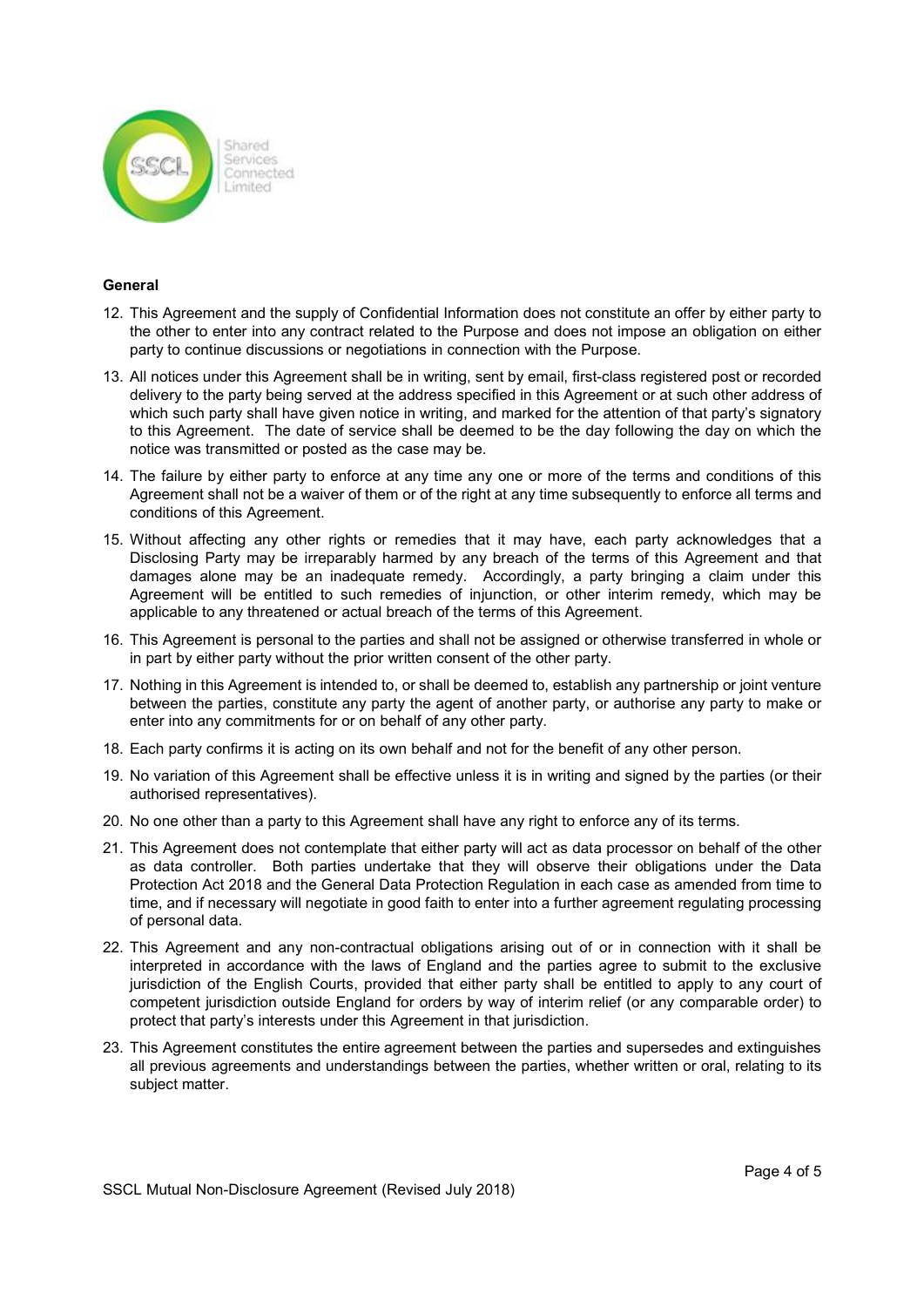

## There is an Annex to this agreement.

| <b>AGREED</b> by the parties:     |                                                                                                                                                                                                                                |
|-----------------------------------|--------------------------------------------------------------------------------------------------------------------------------------------------------------------------------------------------------------------------------|
| for and on behalf of SSCL Limited | for and on behalf of [ [ [ [ [ [ [ [ ] ] ] ] ] [ [ ] ] [ ] ] [ ] [ ] ] [ ] [ ] [ ] [ ] [ ] [ ] [ ] [ ] [ ] [ ] [ ] [ ] [ ] [ ] [ ] [ ] [ ] [ ] [ ] [ ] [ ] [ ] [ ] [ ] [ ] [ ] [ ] [ ] [ ] [ ] [ ] [ ] [ ] [ ] [ ] [ ] [ ] [ ] |
|                                   |                                                                                                                                                                                                                                |
|                                   |                                                                                                                                                                                                                                |
|                                   |                                                                                                                                                                                                                                |
|                                   |                                                                                                                                                                                                                                |
| <b>Email Address for notices:</b> | Email Address for notices:                                                                                                                                                                                                     |
| legal.services@soprasteria.com[   |                                                                                                                                                                                                                                |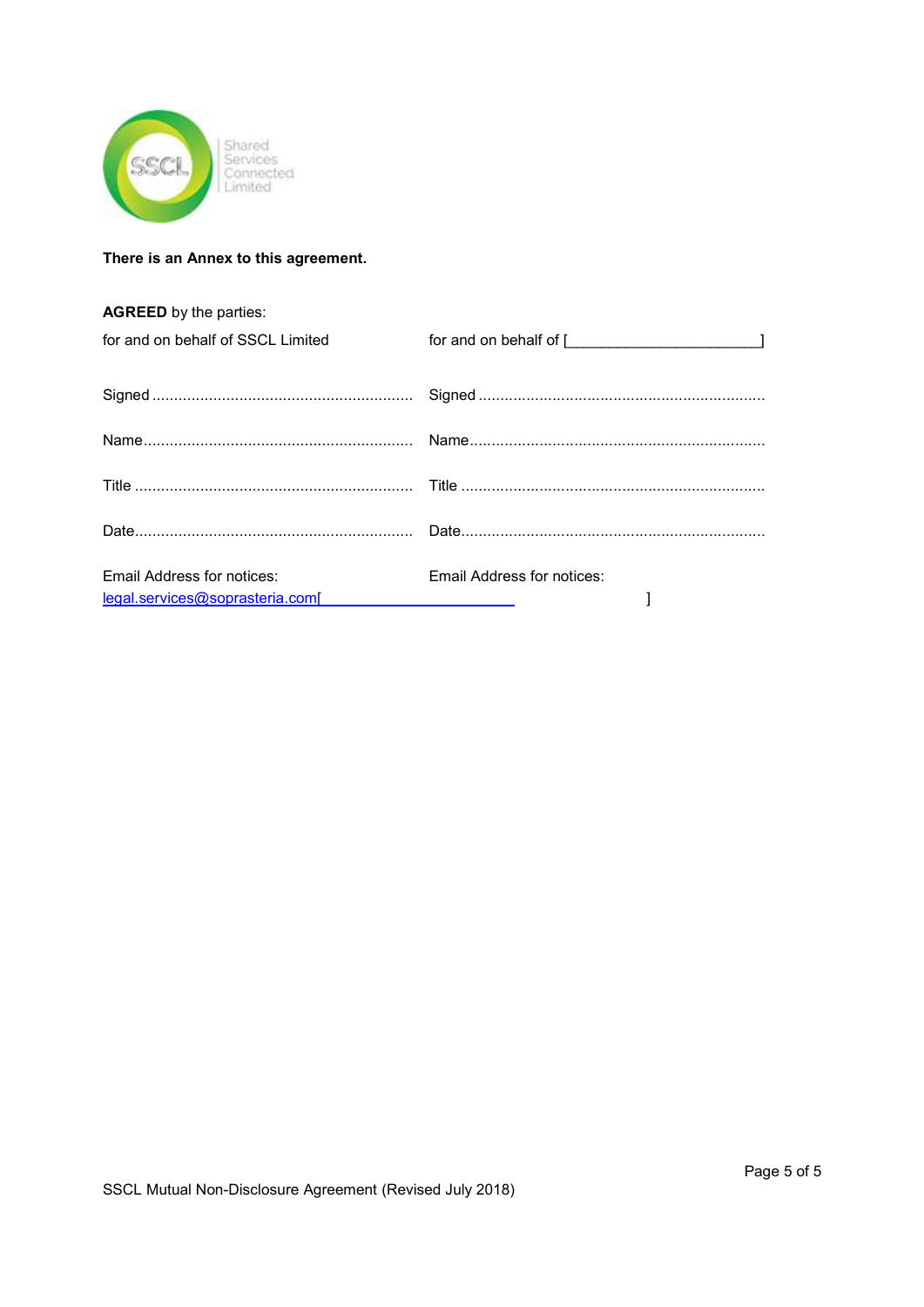

# ANNEX TO MUTUAL NON-DISCLOSURE AGREEMENT

# INFORMATION SUBJECT TO SPECIFIC REQUIREMENTS

SSCL Mutual Non-Disclosure Agreement (Revised July 2018)

Page 6 of 5